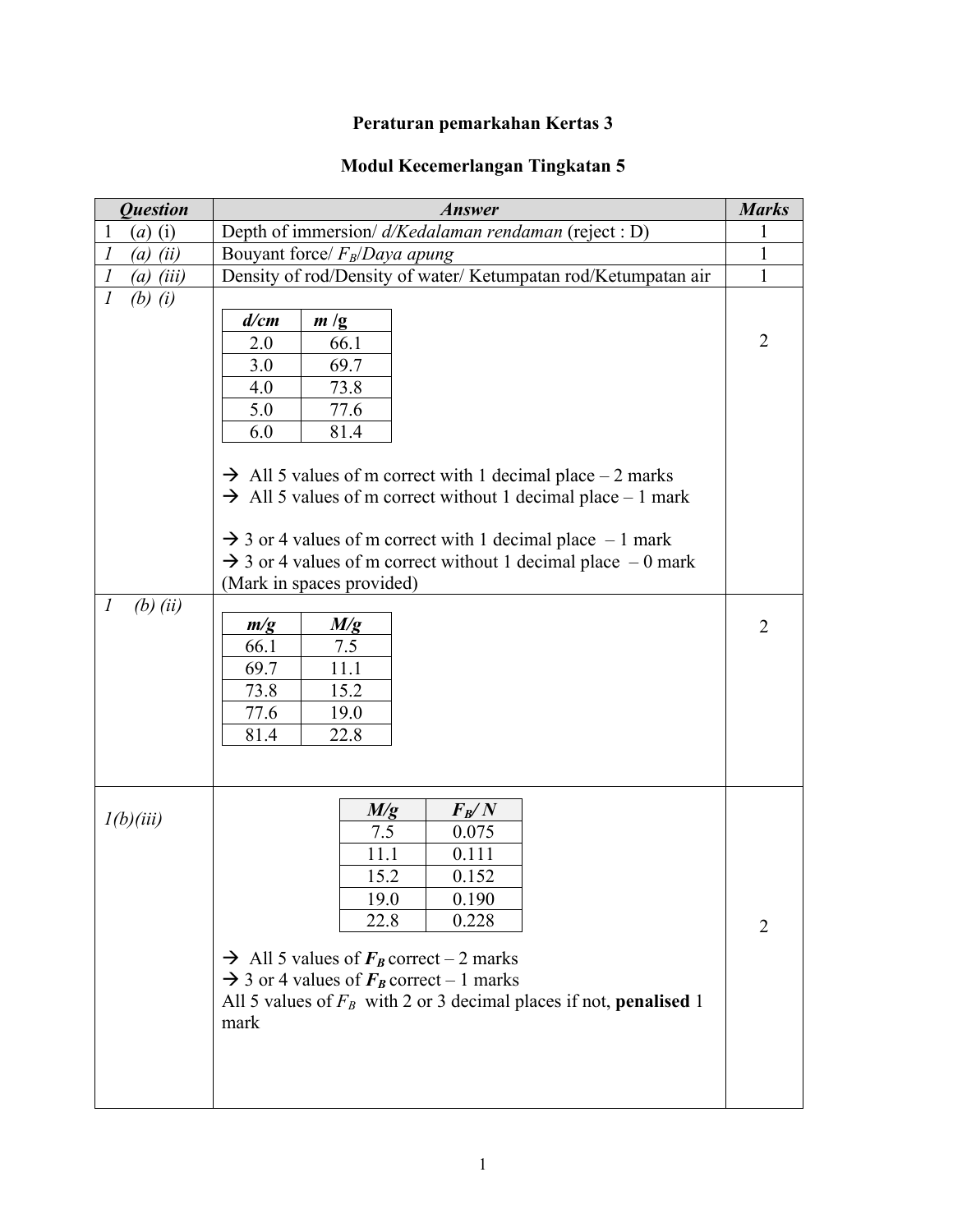| l(b)(iv)            |                                                 | Table for $d, m, M$ and $F_B$                                                                                                                                                                 |                                                                                                                                                  |                                                                                                                                                                                                                                                                                                                                                                                       |                                                                                                                                                                                                                                                                                                                                                             |   |
|---------------------|-------------------------------------------------|-----------------------------------------------------------------------------------------------------------------------------------------------------------------------------------------------|--------------------------------------------------------------------------------------------------------------------------------------------------|---------------------------------------------------------------------------------------------------------------------------------------------------------------------------------------------------------------------------------------------------------------------------------------------------------------------------------------------------------------------------------------|-------------------------------------------------------------------------------------------------------------------------------------------------------------------------------------------------------------------------------------------------------------------------------------------------------------------------------------------------------------|---|
|                     |                                                 | Jadual d, m, M dan $F_B$                                                                                                                                                                      |                                                                                                                                                  |                                                                                                                                                                                                                                                                                                                                                                                       |                                                                                                                                                                                                                                                                                                                                                             |   |
|                     | d/cm                                            | m/g                                                                                                                                                                                           | M/g                                                                                                                                              | $F_B\!/N$                                                                                                                                                                                                                                                                                                                                                                             |                                                                                                                                                                                                                                                                                                                                                             |   |
|                     | 2.0                                             | 66.1                                                                                                                                                                                          | 7.5                                                                                                                                              | 0.08                                                                                                                                                                                                                                                                                                                                                                                  |                                                                                                                                                                                                                                                                                                                                                             |   |
|                     | 3.0                                             | 69.7                                                                                                                                                                                          | 11.1                                                                                                                                             | 0.11                                                                                                                                                                                                                                                                                                                                                                                  |                                                                                                                                                                                                                                                                                                                                                             |   |
|                     | 4.0                                             | 73.8                                                                                                                                                                                          | 15.2                                                                                                                                             | 0.15                                                                                                                                                                                                                                                                                                                                                                                  |                                                                                                                                                                                                                                                                                                                                                             |   |
|                     | 5.0                                             | 77.6                                                                                                                                                                                          | 19.0                                                                                                                                             | 0.19                                                                                                                                                                                                                                                                                                                                                                                  |                                                                                                                                                                                                                                                                                                                                                             | 2 |
|                     | 6.0                                             | 81.4                                                                                                                                                                                          | 22.8                                                                                                                                             | 0.23                                                                                                                                                                                                                                                                                                                                                                                  |                                                                                                                                                                                                                                                                                                                                                             |   |
|                     | atau                                            |                                                                                                                                                                                               |                                                                                                                                                  |                                                                                                                                                                                                                                                                                                                                                                                       |                                                                                                                                                                                                                                                                                                                                                             |   |
|                     | d/cm                                            | m/g                                                                                                                                                                                           | M/g                                                                                                                                              | $F_B\!/N$                                                                                                                                                                                                                                                                                                                                                                             | $F_B\!/N$                                                                                                                                                                                                                                                                                                                                                   |   |
|                     | 2.0                                             | 66.1                                                                                                                                                                                          | 7.5                                                                                                                                              | 0.075                                                                                                                                                                                                                                                                                                                                                                                 | 0.07                                                                                                                                                                                                                                                                                                                                                        |   |
|                     | 3.0                                             | 69.7                                                                                                                                                                                          | 11.1                                                                                                                                             | 0.111                                                                                                                                                                                                                                                                                                                                                                                 | 0.11                                                                                                                                                                                                                                                                                                                                                        |   |
|                     | 4.0                                             | 73.8                                                                                                                                                                                          | 15.2                                                                                                                                             | 0.152                                                                                                                                                                                                                                                                                                                                                                                 | or<br>0.15                                                                                                                                                                                                                                                                                                                                                  |   |
|                     | 5.0                                             | 77.6                                                                                                                                                                                          | 19.0                                                                                                                                             | 0.190                                                                                                                                                                                                                                                                                                                                                                                 | 0.19                                                                                                                                                                                                                                                                                                                                                        |   |
|                     | 6.0                                             | 81.4                                                                                                                                                                                          | 22.8                                                                                                                                             | 0.228                                                                                                                                                                                                                                                                                                                                                                                 | 0.23                                                                                                                                                                                                                                                                                                                                                        |   |
|                     | A<br>B                                          | Give a tick $(\checkmark)$ based on the following:<br>Beri tanda $(\checkmark)$ berdasarkan yang berikut;<br>• Columns $H$ , S and v<br>Lajur H, S dan v<br>• Correct units for $H$ , S and v | Unit untuk H, S dan v                                                                                                                            |                                                                                                                                                                                                                                                                                                                                                                                       | $\checkmark$ A<br>$\checkmark$ B                                                                                                                                                                                                                                                                                                                            |   |
| $\mathbf{1}$<br>(c) |                                                 | Graph of $F_B$ against d<br>Give a tick $(\checkmark)$ based on the following:                                                                                                                |                                                                                                                                                  |                                                                                                                                                                                                                                                                                                                                                                                       |                                                                                                                                                                                                                                                                                                                                                             | 5 |
|                     | $\mathbf{A}$ $\bullet$<br>B<br>C<br>D<br>E<br>F |                                                                                                                                                                                               | 5 points plotted correctly<br>5 titik diplot dengan betul<br>Draw a line of best fit<br>Lukis satu garis lurus terbaik<br>asalan ke titik akhir) | $\mathbf{F}_B$ at the y-axis and d at the x-axis<br>$\boldsymbol{F_B}$ pada paksi-y dan d pada paksi-x<br>Uniform and even scale at both axes<br>Skala pada paksi seragam dan genap<br>[Note : 3-4 points plotted correctly $\checkmark$ 4]<br>Minimum size of graph 5 x 4 larger squares<br>Saiz minima graf 5 x 4 petak besar<br>(larger square / <i>petak besar</i> : 2 cm x 2 cm) | $\checkmark$<br>Quantity at both axes labelled with correct unit. $\checkmark$ 2<br>Kuantiti di kedua-dua paksi dilabel dengan unit unit.<br>$\sqrt{3}$<br>$\sqrt{4\sqrt{5}}$<br><i>[Catatan : 3-4 titik titik diplot dengan betul</i> $\checkmark$ 4]<br>$\checkmark$<br>$\checkmark$ 7<br>(From the origin to the last point $\ell$ <i>daripada titik</i> |   |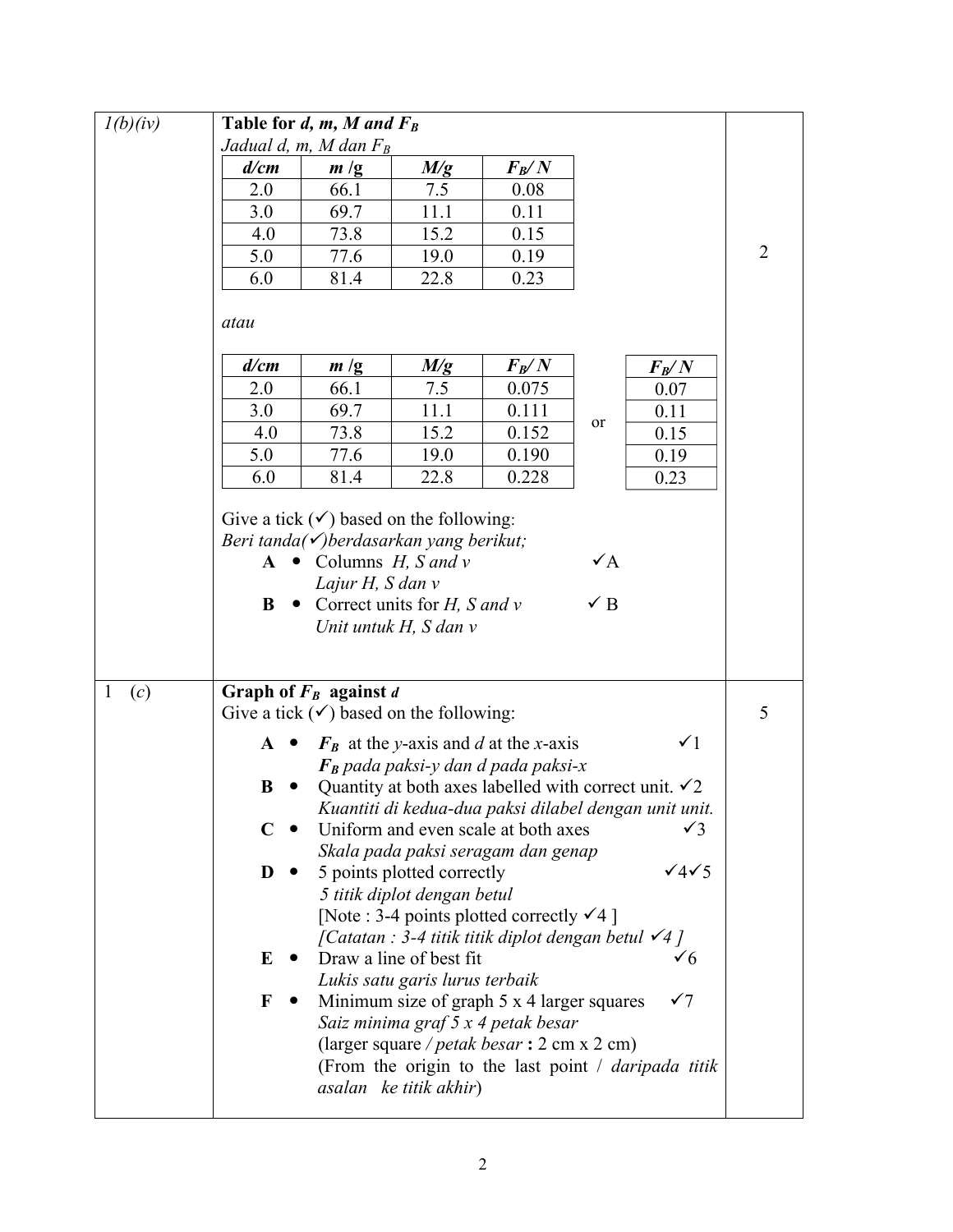|   | Marks awarded / markah diberi:   |              |                    |    |
|---|----------------------------------|--------------|--------------------|----|
|   | Number of $\checkmark$           | <b>Marks</b> |                    |    |
|   | 7                                |              |                    |    |
|   | $5-6 \checkmark$                 |              |                    |    |
|   | $3-4 \times$                     | ∍            |                    |    |
|   | $2 \checkmark$                   | ി            |                    |    |
|   |                                  |              |                    |    |
|   |                                  |              |                    |    |
| d | $F_B$ directly proportional to d |              |                    |    |
|   |                                  |              |                    |    |
|   |                                  |              | <b>TOTAL MARKS</b> | 16 |

Skema No. 2

| No.      | $U$ NVIIIU 1 1 0 . $\mu$<br>Peraturan Pemarkahan                         | Markah       |
|----------|--------------------------------------------------------------------------|--------------|
| Soalan   |                                                                          |              |
| (a)(i)   | - Mengekstrapolasikan graf sehingga suhu = $0^{\circ}$ C.                | $\mathbf{1}$ |
|          | - Menyatakan nilai Panjang turun udara, $L = 6.2$ cm                     | 1            |
| (a)(ii)  | - Menyatakan hubungan L dan $\theta$ :                                   |              |
|          | L bertambah secara linear dengan $\theta$ .                              | 1            |
|          | - Menyatakan alasan:                                                     |              |
|          | Graf garis lurus dengan kecerunan positif dan melalui pintasan paksi-L   | $\mathbf{1}$ |
|          | bukan sifar/ Graf garis lurus dengan kecerunan positif dan melalui titik |              |
|          | bukan asalan                                                             |              |
|          |                                                                          |              |
| (a)(iii) | - Melukis satu segitiga di bawah graf yang merangkumi sebahagian         | $\mathbf{1}$ |
|          | besar graf                                                               |              |
|          |                                                                          |              |
|          | - Membuat gantian nilai dengan betul ke dalam formula kecerunan          | 1            |
|          | Kecerunan = $\frac{7.5 - 6.2}{65 - 0}$                                   | 1            |
|          | - Menulis jawapan akhir dengan nilai dan unit yang betul                 | 1            |
|          | Kecerunan = $0.02$ cm <sup>o</sup> C <sup>-1</sup>                       |              |
|          |                                                                          |              |
| (b)(i)   | Menggantikan nilai kecerunan dan nilai pintasan-L ke dalam               | $\mathbf{1}$ |
|          | persamaan am graf garis lurus : $y = mx + c$                             |              |
|          | Menulis persamaan linear:                                                |              |
|          | $L = 0.02\theta + 6.2$                                                   | $\mathbf{1}$ |
|          |                                                                          |              |
| (b)(ii)  | Menggantikan nilai $\theta = 90$ °C ke dalam persamaan linear            |              |
|          | $L = 0.02(90) + 6.2$                                                     | 1            |
|          | Menulis jawapan akhir dengan nilai yang betul                            |              |
|          | $L = 8.0$ cm                                                             | 1            |
| (c)      | Mengelak ralat paralaks dengan memastikan mata berserenjang              | $\mathbf{1}$ |
|          | dengan skala bacaan pembaris dan termometer.                             |              |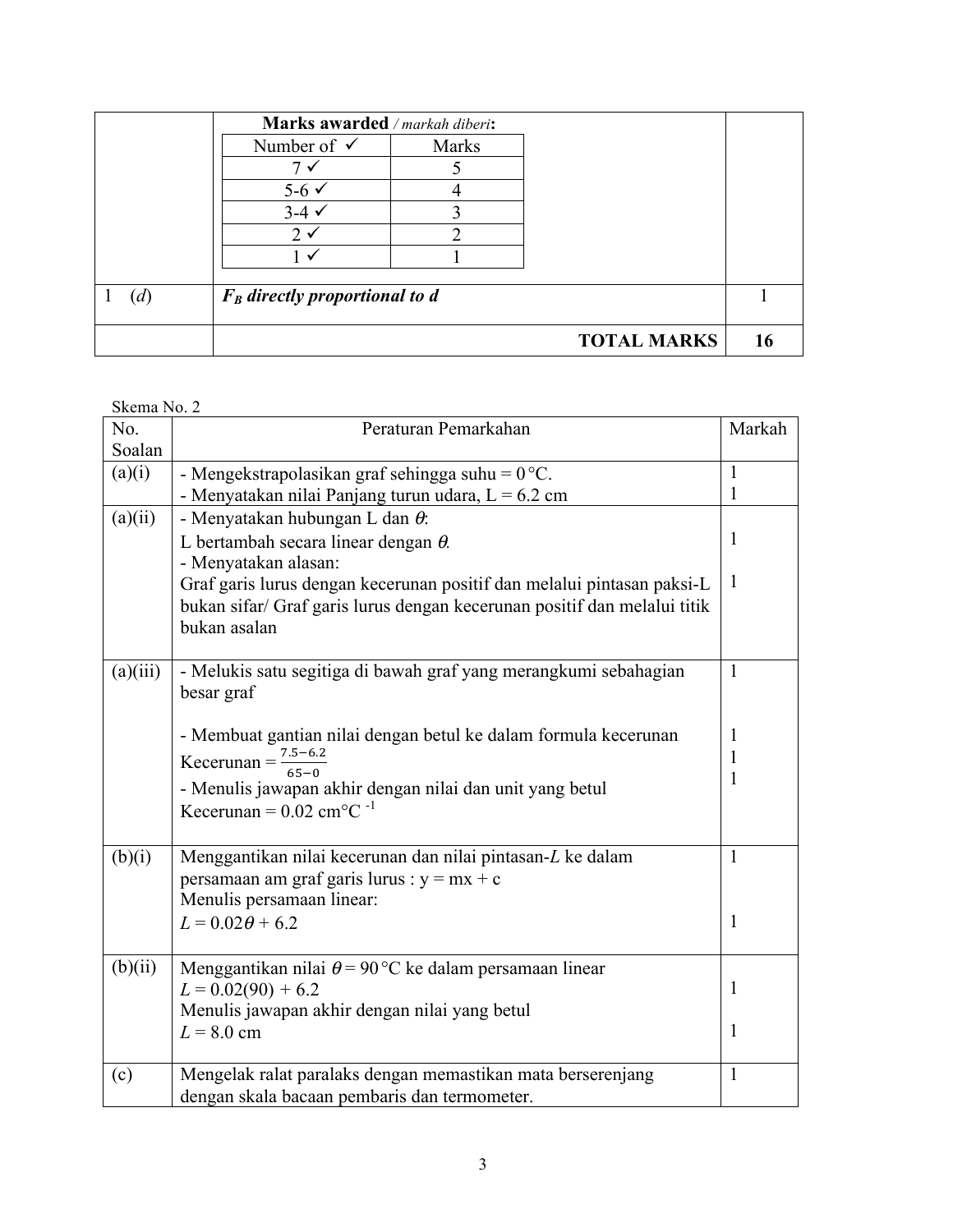- 
- **INFERENS :** *Tekanan* dipengaruhi oleh *ketumpatan*
- **HIPOTESIS :** Jika *ketumpatan bertambah*, maka *tekanan bertambah*
- **TUJUAN :** Untuk mengkaji hubungan antara *ketumpatan* dan *tekanan*
- **PEMBOLEHUBAH :** Manipulasi : Ketumpatan,  $\rho$

Bergerakbalas : Tekanan, *P //* Beza ketinggian paras air di dalam manometer,

Dimalarkan : Kedalaman,  $h$ 

**RADAS DAN BAHAN :** Corong tisel, manometer, silinder penyukat, air, garam, penimbang elektronik, tiub getah, pembaris meter, tiub getah nipis, kaki retort



## **PROSEDUR :** 1.

1. Silinder penyukat dipenuhkan dengan isi padu air,  $V = 250$  ml dan dicampurka dengan garam berjisim,  $m = 10$  g. Rendamkan corong tisel secara menegak pada kedalaman air,  $h = 30.0$  cm

2. Ukur beza ketinggian paras air di dalam manometer,  $y$  dengan menggunakan pembaris meter

*(Beza ketinggian paras air di dalam manometer , y = Tekanan air)*

4 Ulang eksperimen dengan melarutkan garam berjisim,  $m = 20$  g, 30 g, 40 g dan 5 ke dalam air berisi padu, V = 250 ml.

**PENJADUALAN DATA:** 

| Jisim garam, | Beza ketinggian paras air di | @ | Ketumpat       |
|--------------|------------------------------|---|----------------|
| m/g          | dalam manometer, $y / cm$    |   | gcm            |
| 10           |                              |   |                |
| 20           |                              |   | $\rho_2$       |
| 30           |                              |   | $\rho_3$       |
| 40           |                              |   | $\rho_4^{}$    |
| 50           |                              |   | ) <sub>5</sub> |

| $^\text{\textregistered}$ | Ketumpatan, $\rho$ | Tekanan, |
|---------------------------|--------------------|----------|
|                           | $/$ gcm $^{-3}$    | P / Pa   |
|                           |                    |          |
|                           | ο2                 |          |
|                           | $\rho_3$           |          |
|                           |                    |          |
|                           |                    |          |



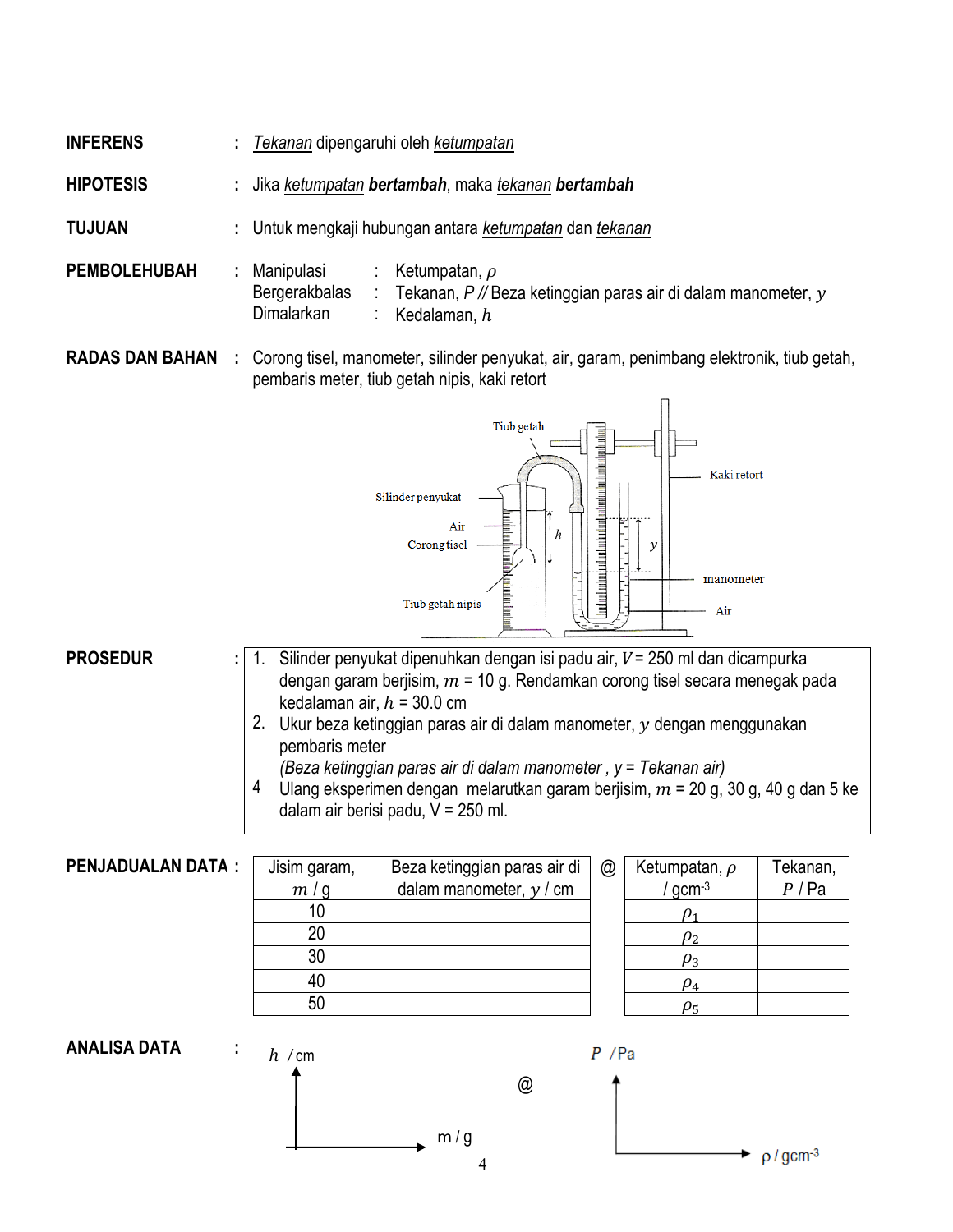| No.      | Mark                  | Answer                                                                                                                                                                                                                                         |
|----------|-----------------------|------------------------------------------------------------------------------------------------------------------------------------------------------------------------------------------------------------------------------------------------|
| 4<br>(a) | 1                     | Inference: The brightness of the bulb depend on the speed of<br>wheel rotation// The brightness of the bulb depend on the speed of<br>magnet                                                                                                   |
| (b)      | $\mathbf{I}$          | Hypothesis: If the speed increases (magnet), the (induced) current<br>increase.//<br>If the height of magnet increases, the (induced) current increases.                                                                                       |
| (c)(i)   |                       | Aim: To investigate the relationship between height (of magnet)<br>released) and the (induced) current                                                                                                                                         |
| (ii)     | (kedua-<br>dua betul) | Variables:<br>Manipulated : height of magnet released<br>Responding : induced current                                                                                                                                                          |
|          | $\mathbf{1}$          | Constant Variable : number of turn/strength of magnet/                                                                                                                                                                                         |
| (iii)    | 1                     | List of apparatus : miliammeter/galvanometer, meter ruler,<br>connection wire, bar magnet, and coils/solenoid, retort stand                                                                                                                    |
| (iv)     | 1                     | Arrangement of apparatus:<br>-Magnet<br>Ruler-<br>Solenoid-<br>G                                                                                                                                                                               |
| (v)      | $\mathbf{1}$          | Control of manipulated variable:<br>Set up the apparatus as shown in the diagram<br>Measure the height of magnet, $X_1$ cm                                                                                                                     |
|          | 1                     | Measurement of responding variable:<br>Released the bar magnet into solenoid.<br>Record the reading of miliammeter/Galvanometer while the bar<br>magnet is moving into the solenoid./Record the maximum reading<br>of miliammeter/Galvanometer |
|          | $\mathbf{1}$          | Repeat the experiment 4 times with the difference height of magnet<br>bar released $X_2$ cm, $X_3$ cm, $X_4$ cm and $X_5$ cm.                                                                                                                  |